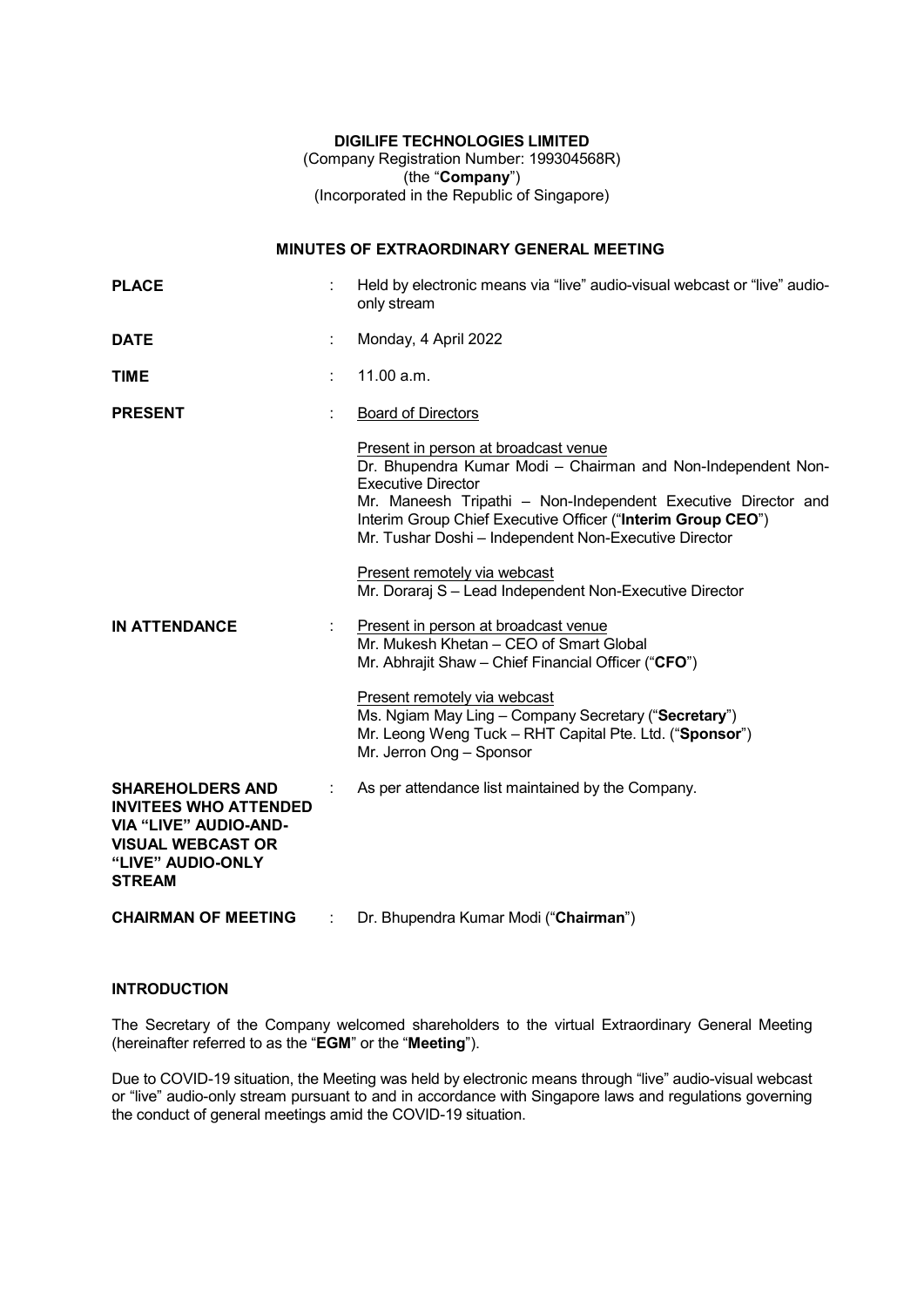## DIGILIFE TECHNOLOGIES LIMITED Page 2 of 5

### Minutes of Extraordinary General Meeting held on 4 April 2022

The Secretary introduced the Directors, the Interim Group CEO, CFO and the representatives from the Company's Sponsor who were present at the Meeting in person and via live webcast. **QUORUM** 

The Chairman welcomed all present to the Meeting. As a quorum was present, the Meeting was declared open.

### **NOTICE**

The Notice of EGM and Circular to shareholders, both dated 19 March 2022 had been published on the Company's website and SGXNet on 19 March 2022. The Notice of EGM was taken as read.

## SUBMISSION OF QUESTIONS

As disclosed on pages 81 and 82 under paragraph 3 of the notes to the Notice of EGM, shareholders were allowed to submit questions via the pre-registration website, via email or post to the Company's electronic EGM service provider or during the EGM via the "live" audio-and-visual webcast with webbrowser devices.

As there were no questions received from shareholders before the start of the Meeting, the Chairman invited Mr. Maneesh Tripathi ("Mr. Maneesh") to explain the formal proceedings and introduce each resolution. Thereafter, the poll voting results would be flashed on the screens after real time voting was over and the Chairman would then declare the voting results of each resolution.

## **PROCEEDINGS**

Mr. Maneesh briefed shareholders on the method of submission of questions via the online text box and there would only be one Q&A session in the Meeting.

Mr. Maneesh informed the shareholders that in accordance with the Listing Manual: Rules of Catalist of the Singapore Exchange Securities Trading Limited ("SGX-ST") and the guidance issued by SGX, the resolutions set out in the Notice of EGM and to be passed at the EGM would be voted by way of poll. Shareholders were further informed that as disclosed on page 82 under paragraph 4 of the notes to the Notice of EGM, shareholders who were attending the Meeting electronically, might cast their votes in real time on the proposed resolutions to be approved at the EGM by way of audio-and-visual live webcast with web-browser devices.

Mr. Maneesh further informed the shareholders that as the Chairman held valid proxies in respect of all the resolutions from eligible shareholders, the Chairman would vote in accordance with shareholders' wishes. The Chairman abstain from voting in respect of the Ordinary Resolutions 1, 2 and 3 in view of his deemed interest in Stradbroke Investments Pte. Ltd. and its subsidiaries.

The Meeting noted that Complete Corporate Services Pte Ltd and Kreston David Yeung PAC had been appointed as the Polling Agent and the Scrutineer respectively. The votes of all valid proxies submitted before the time appointed for the holding of the Meeting had been counted and verified by the Scrutineer accordingly.

In order to expedite the proceedings of the Meeting, the electronic polling system would remain open until all of the proposed resolutions to be tabled for approval at the Meeting were properly moved. Shareholders were briefed on the method of "live" voting.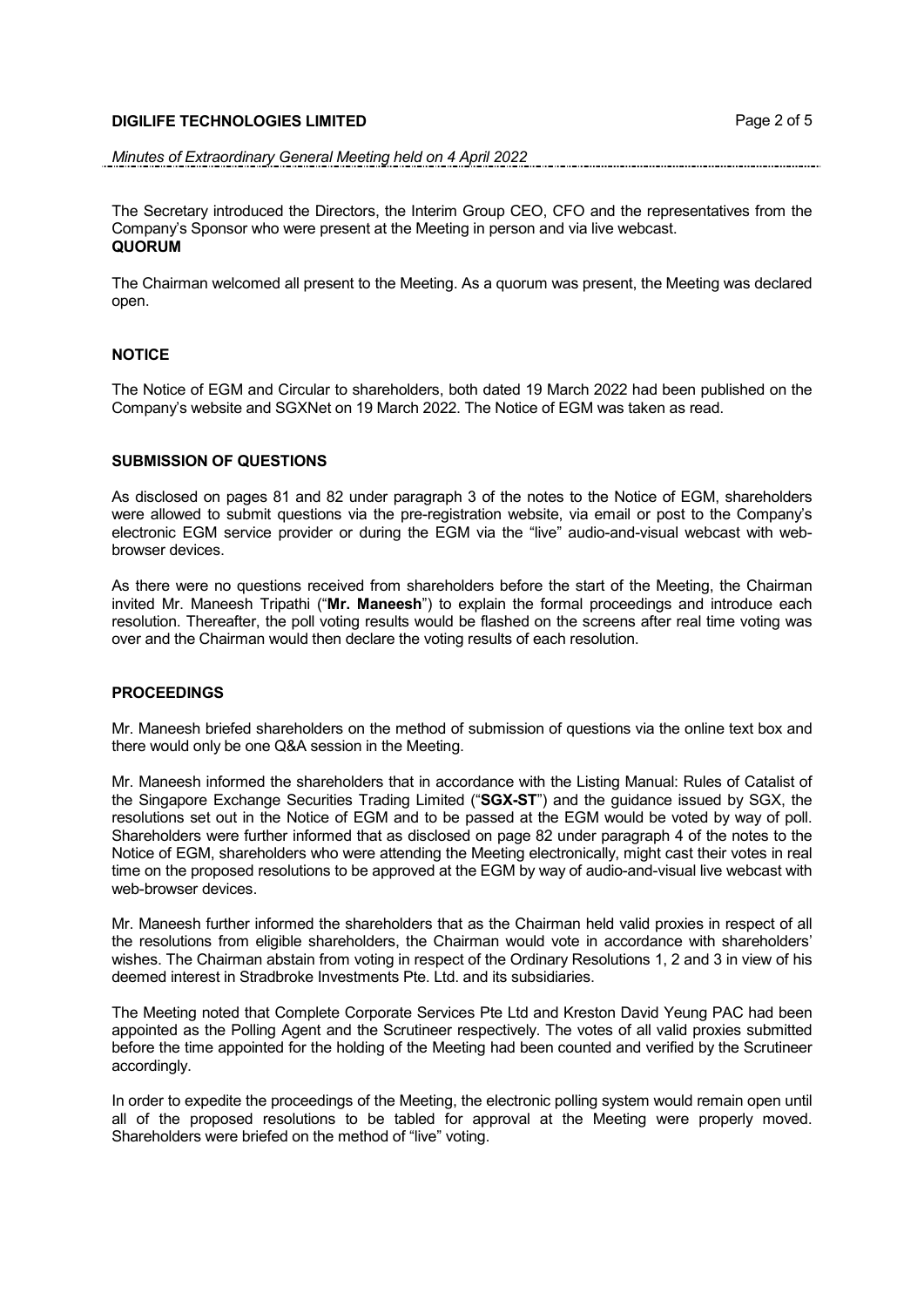## **DIGILIFE TECHNOLOGIES LIMITED DIGILIFE TECHNOLOGIES LIMITED**

#### Minutes of Extraordinary General Meeting held on 4 April 2022

#### QUESTIONS AND ANSWERS

It was reported that no questions were received from the shareholders via the online text box during the Meeting.

### BUSINESS OF EGM

Mr. Maneesh proceeded to explain the proceedings as follows:

### ORDINARY RESOLUTION 1: THE PROPOSED DIVERSIFICATION OF BUSINESS TO INCLUDE THE PROVISION OF THE PROPOSED NEW BUSINESS

The first item was to approve the proposed diversification by the Company and its subsidiaries of its core business.

The background and details of the proposed diversification, including the rationale for the proposed diversification were set out in the Circular dated 19 March 2022.

Resolution 1 was an Ordinary Resolution, being a resolution passed by a majority consisting of greater than 50.0% or more of the total number of votes cast for and against such resolution.

As disclosed in the Circular, Ordinary Resolution 1 was subject to and contingent upon the passing of Ordinary Resolutions 2 and 3 in relation to the proposed acquisition and the proposed issuance of consideration shares respectively. It was also noted that in the event Ordinary Resolution 1 was not passed, Ordinary Resolutions 2 and 3 would not be passed.

Mr. Maneesh proposed Ordinary Resolution 1 as set out under item 1 of the Notice of EGM and shareholders were asked to cast their votes by way of poll.

#### ORDINARY RESOLUTION 2:

## THE PROPOSED ACQUISITION OF 71% OF THE ISSUED AND FULLY-PAID SHARES IN THE CAPITAL OF STRADBROKE INVESTMENTS PTE. LTD.

Ordinary Resolution 2 was to approve the proposed acquisition of 71% of the issued and fully-paid shares in the capital of Stradbroke Investments Pte. Ltd.

The background and details of the proposed diversification, including the rationale and benefit to the Company were set out in the Circular.

Resolution 2 was an Ordinary Resolution, being a resolution passed by a majority consisting of greater than 50.0% or more of the total number of votes cast for and against such resolution.

As disclosed in the Circular, this resolution was subject to and contingent upon the passing of Ordinary Resolutions 1 and 3 in relation to the proposed diversification and the proposed issuance of consideration shares respectively. It was also noted that in the event Ordinary Resolution 2 was not passed, Ordinary Resolutions 1 and 3 would not be passed.

Mr. Maneesh proposed Ordinary Resolution 2 as set out under item 2 of the Notice of EGM and shareholders were asked to cast their votes by way of poll.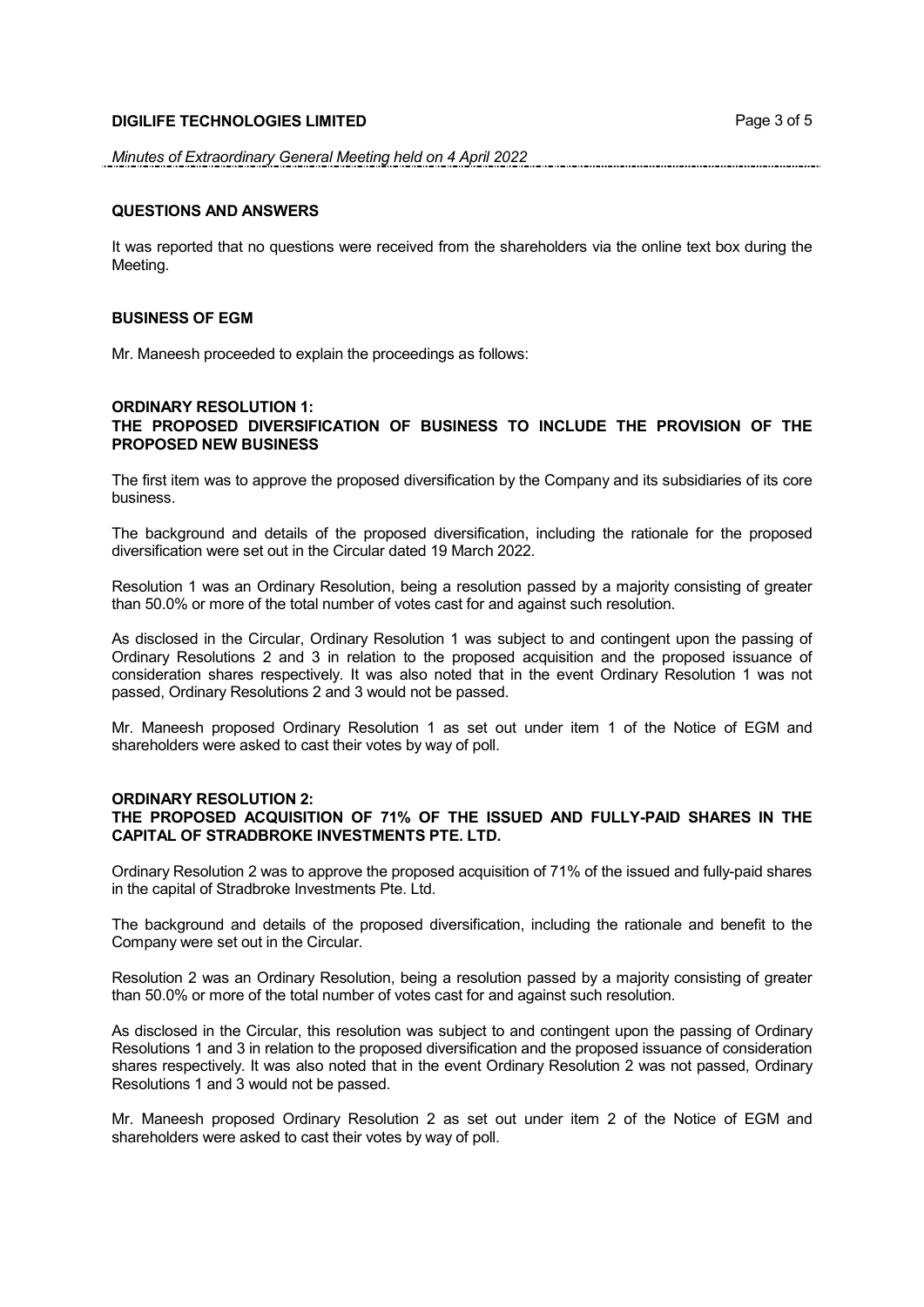#### Minutes of Extraordinary General Meeting held on 4 April 2022

#### ORDINARY RESOLUTION 3:

## THE PROPOSED ALLOTMENT AND ISSUANCE OF 5,500,000 NEW ORDINARY SHARES AT AN ISSUE PRICE OF S\$1.39 FOR EACH SHARE TO THE VENDOR AS SATISFACTION OF THE CONSIDERATION FOR THE PROPOSED ACQUISITION

Ordinary Resolution 3 was to approve the proposed allotment and issuance of 5,500,000 new ordinary shares at an issue price of S\$1.39 for each share to the vendor as satisfaction of the consideration for the proposed acquisition.

The background and details of the proposed issuance of consideration shares were set out in the Circular and should be read in conjunction with the summaries of the Valuation Report, in particular the terms of reference, key assumptions and critical factors set out in Appendix A of the Circular.

Resolution 3 was an Ordinary Resolution, being a resolution passed by a majority consisting of greater than 50.0% or more of the total number of votes cast for and against such resolution.

As disclosed in the Circular, this resolution was subject to and contingent upon the passing of Ordinary Resolutions 1 and 2 in relation to the proposed acquisition and the proposed issuance of consideration shares respectively. It was also noted that in the event Ordinary Resolution 3 was not passed, Ordinary Resolutions 1 and 2 would not be passed.

Mr. Maneesh proposed Ordinary Resolution 3 as set out under item 3 of the Notice of EGM and shareholders were asked to cast their votes by way of poll.

## ORDINARY RESOLUTION 4:

## THE PROPOSED DISPOSAL BY THE COMPANY OF 90% OF ITS SHAREHOLDING INTERESTS IN SINGAPORE ELECTRIC VEHICLES PTE. LTD. AS A MAJOR TRANSACTION UNDER CHAPTER 10 OF THE CATALIST RULES

Ordinary Resolution 4 was to approve the proposed disposal by the company of 90% of its shareholding interests in Singapore Electric Vehicles Pte. Ltd. as a major transaction under Chapter 10 of the Listing Manual Section B: Rules of the Catalist of the SGX-ST.

The background and details of the proposed disposal, including the rationale and benefit to the Company were set out in the Circular and should be read in conjunction with the summaries of the Valuation Report, in particular the terms of reference, key assumptions and critical factors set out in Appendix A of the Circular.

Resolution 4 was an Ordinary Resolution, being a resolution passed by a majority consisting of greater than 50.0% or more of the total number of votes cast for and against such resolution.

Mr. Maneesh proposed Ordinary Resolution 4 as set out under item 4 of the Notice of EGM and shareholders were asked to cast their votes by way of poll.

Mr. Maneesh informed the Meeting that all the motions have been duly moved and reminded shareholders to cast their votes before the cut off time.